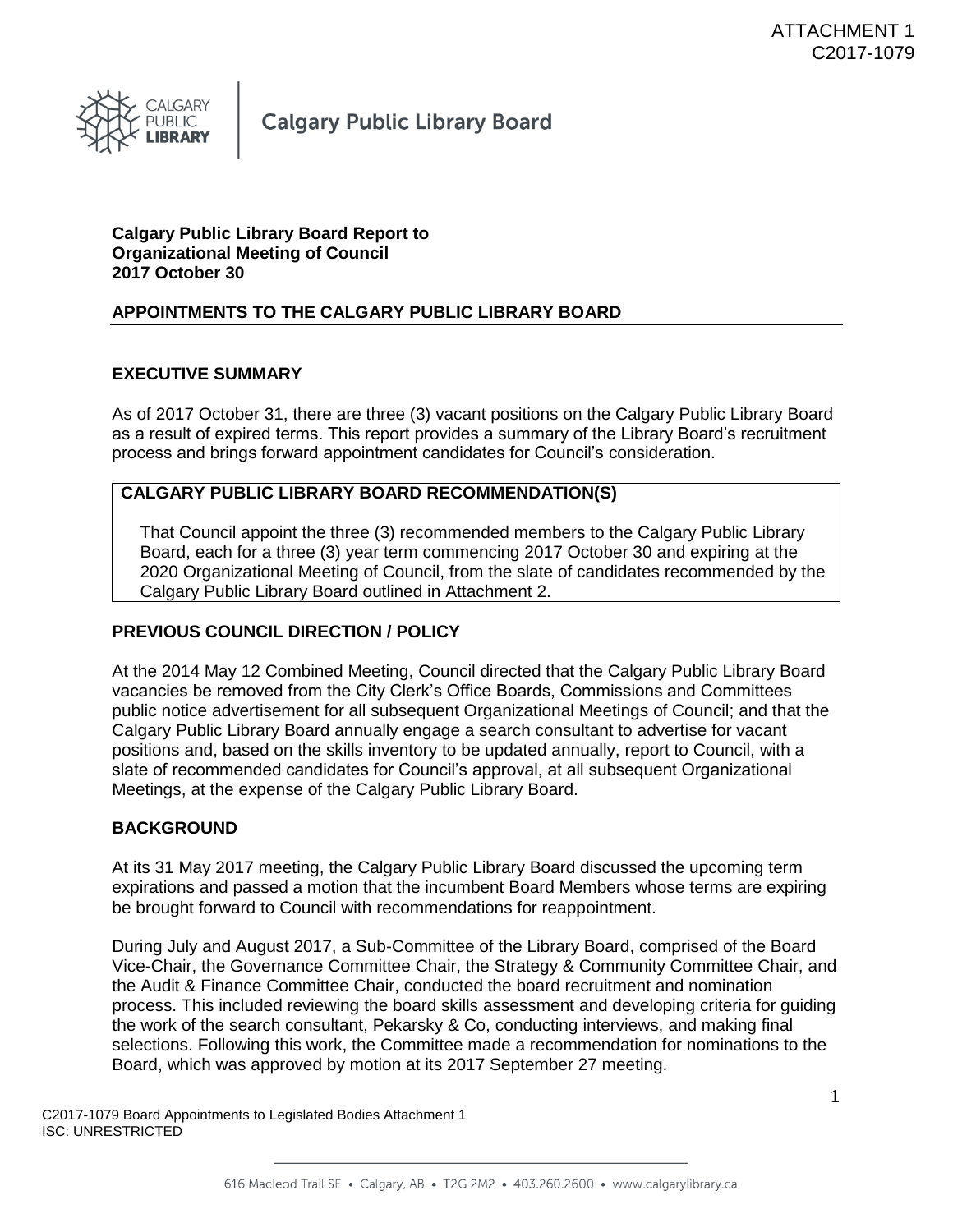

On 09 August 2017, the Board Chair received notice from one of the incumbent Board Members whose term is expiring, Frank Durnford, that he would not be seeking reappointment, effective 2017 October 31, due to personal reasons. A first and alternate recommendation for this vacancy is included in the slate of candidates.

Two of the Board incumbents whose terms are expiring, Janet Hutchinson and Robert Macaulay, are interested in and eligible for reappointment. After reviewing the quality of their work as Board members, both of the reappointee candidates were voted unanimously by a motion of the Board as excellent recommendations for reappointment. An alternate choice for each of the two reappointee candidates is included in the slate of candidates.

The recommended appointment term length for all candidates is 3 years. The recommendation is made to ensure an appropriate balance between renewal and continuity, and takes into account the timing of the expiration of other Board Members' terms.

The resumes of all candidates are attached. Also attached is a slate of candidates and a summary highlighting the contributions to the Board of each of the two recommended candidates for reappointment.

# **INVESTIGATION: ALTERNATIVES AND ANALYSIS**

In July 2017, Pekarsky & Co was engaged as the search consultant for the recruitment process. In accordance with the Library's internal practices - this was an extension of a contract awarded to Pekarsky & Co from the June 2016 Request for Proposal issued for an executive search firm. At that time, a Board Committee evaluated six firms for experience with not-for-profit boards, understanding of the Library and its mission, quality and experience of the lead search practitioner, reference and reputation, cost, and previous experience with the firm with respect to quality.

In July 2017, a Board Committee met with Pekarsky & Co to establish and review the role, eligibility, core competencies and personal characteristics required in a Board candidate. A public advertisement campaign was launched, and Pekarsky & Co conducted preliminary interviews in order to create a list of priority candidates. The Board Committee structured and conducted the final interviews. Pekarsky & Co concluded its involvement by verifying references and educational qualifications, communicating with applicants, and preparing a statistical summary. At the end of the process, the Board is bringing forward a slate of candidates to Council for review and appointment.

Summary documents used by Pekarsky & Co and the Board Committee in the recruitment process are included as Attachments.

# **Stakeholder Engagement, Research and Communication**

C2017-1079 Board Appointments to Legislated Bodies Attachment 1 ISC: UNRESTRICTED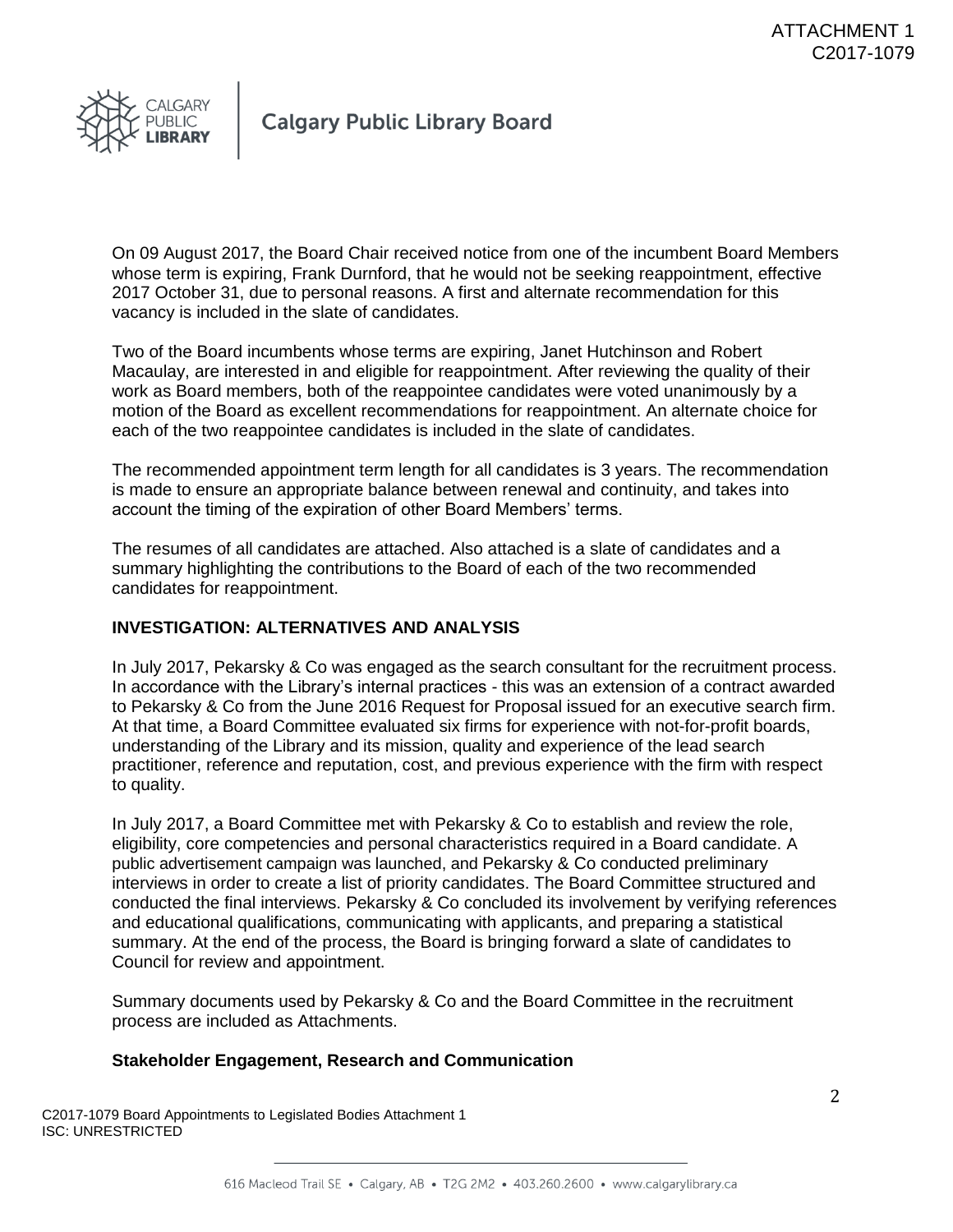

The broad scope of the campaign ensured citizens were well informed of the recruitment for Board vacancies, serving to increase the pool of qualified applicants.

The public advertisement campaign to recruit for Board vacancies included social media and postings and links on the websites of Pekarsky & Co and Calgary Public Library, as well as an information link on The City of Calgary's Boards, Commissions and Committees webpage.

# **Strategic Alignment**

Appointments to the Calgary Public Library Board of knowledgeable, skilled and experienced citizens supports the Library's strategic plan and the alignment to The City of Calgary's fouryear budget cycle and targets outlined in the Imagine Calgary framework.

# **Social, Environmental, Economic (External)**

Appointment of Board Members who are knowledgeable, skilled and experienced will enhance the Calgary Public Library Board's effectiveness to govern and lead the Calgary Public Library; ensuring the best possible library service for the citizens of Calgary.

# **Financial Capacity**

# **Current and Future Operating Budget:**

The consulting costs associated with the recruitment process were accommodated through the Calgary Public Library's current operating budget.

# **Current and Future Capital Budget:**

There are no capital budget implications associated with this report.

# **Risk Assessment**

Based on the due diligence of the Public Library Board, any potential risks associated with the process have been mitigated.

# **REASON(S) FOR RECOMMENDATION(S):**

The Calgary Public Library Board presents, for Council's selection, a slate of candidates comprising both a recommended and an alternate candidate for each of the three vacancies on the Board, each for a three (3) year term to expire 2020 October 31. The varied experience of all candidates, for both appointment or reappointment, makes them strong candidates for the Calgary Public Library Board, recommended without reservation.

# **ATTACHMENTS**

- 2. Slate of Candidates Recommended for Appointment (Confidential)
- 3. CPL Highlights of Contributions of Two Incumbent Candidates
- 4. CPL First Vacancy Recommended Appointment (Confidential)
- 5. CPL First Vacancy Alternate (Confidential)
- 6. CPL Second Vacancy Recommended Reappointment (Confidential)
- 7. CPL Second Vacancy Alternate (Confidential)

C2017-1079 Board Appointments to Legislated Bodies Attachment 1 ISC: UNRESTRICTED